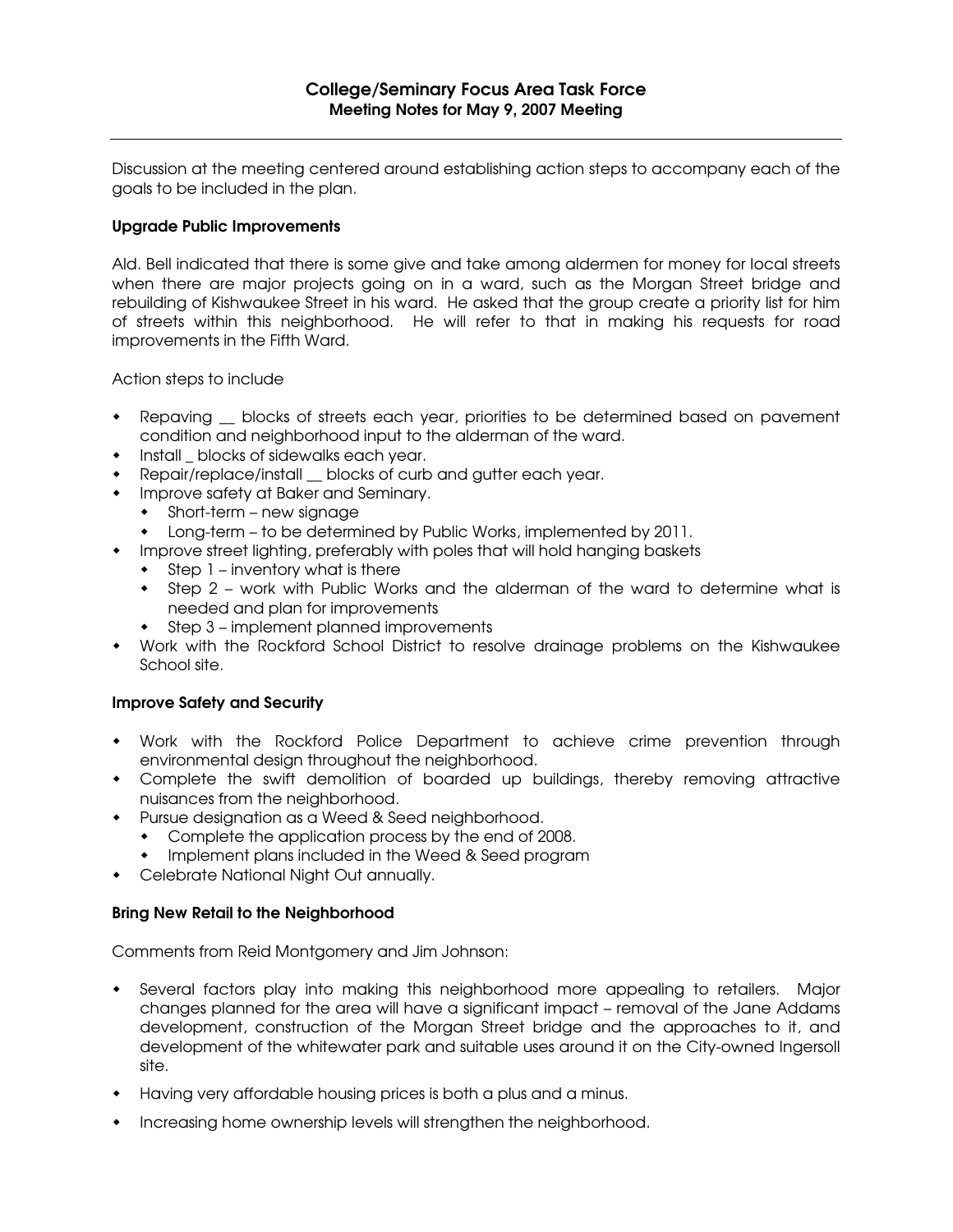- Anything you can do to make the neighborhood more attractive to retailers, both aesthetically and financially, helps.
- College/Seminary is a neighborhood on the verge of rebounding. Understand that this can take a long time to achieve. The ability to attract new retail businesses into an area is driven by how much money they can make. Every business has its price point, and this is what determines what type of retail you attract. Once there are significant visible changes, primarily removal of Jane Addams, the neighborhood should target good quality local entrepreneurs. Residential dollars drive retail.

Actions to be taken:

- ORCHiD will continue with the promotional materials it already produces.
- ORCHiD, with some technical assistance from City staff, will produce marketing materials to attract retail business to the area.
- Make the area more attractive to retailers by fixing up residential properties. Options to consider:
	- ORCHiD could buy homes, fix them up, then sell them to new owner occupants.
	- ORCHiD and neighborhood volunteers could help seniors with minor repairs to their property.
	- Work with groups such as Heartland Church to bring volunteers into the neighborhood.
	- Continue with annual neighborhood cleanups.

## Establish a Community Center and Community Garden(s)

- Establish an ORCHiD community center that can serve as a meeting place and resource center for the neigh-borhood.
	- Identify a property that will work and that ORCHiD can afford to buy and rehab. (2007)
	- Purchase the property, plan improvements, get necessary permits and approvals from the City. [2007]
	- Complete rehab of the building and begin operation. [2008]
- Establish one or more community gardens on City-owned vacant parcels.
	- Determine locations annually.
	- Set basic ground rules for how space is allotted in each garden to whom, how each garden will be watered, and how each parcel will be maintained overall (such as cutting weeds around the perimeter of each garden).
	- Start implementation in 2007 if possible, in 2008 for sure.

## Make the Neighborhood a Safe Place for Kids

Comments from Steve Anderson about Brewington Oaks: RHA plans to renovate the apartments here, enlarging at least some of them to make them more appealing to newer seniors. The goal is to return the towers to their original purpose, providing housing for elderly and for individuals with disabilities. They have to de-densify here – there are too many apartments there for what's needed in this area. They would like to revamp the area through a HOPE VI project that would bring in new retail and new residential construction.

- Rockford Park District programs/projects:
	- Reseal and coat the basketball courts in Nelson Park. [2007]
	- Find ways to bring organized events to Nelson Park.
	- Take steps to begin implementation of the Keith Creek Greenway plan.
	- ORCHiD will take greater advantage of the Park District's opportunities for neighborhood programming.